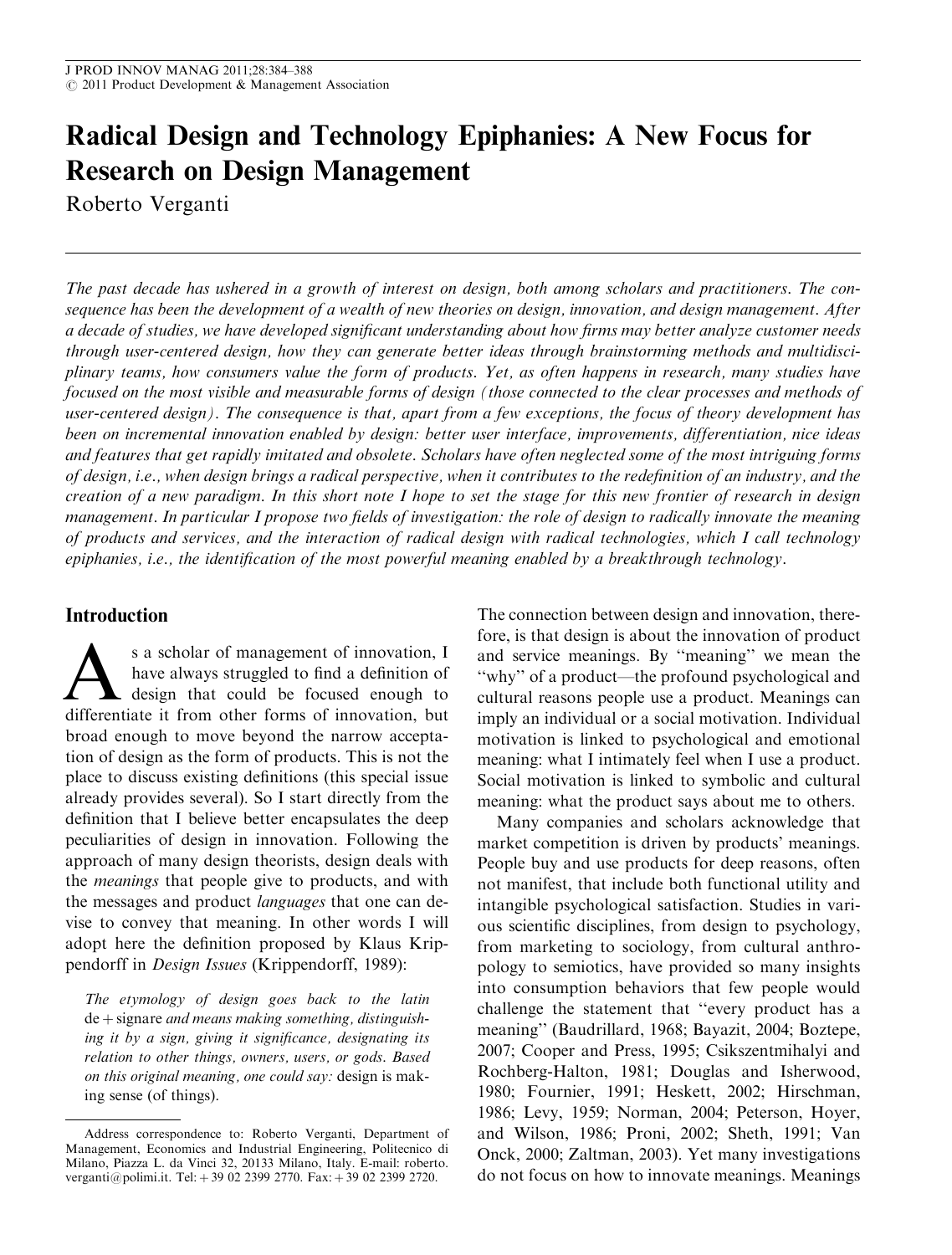are considered as given—are subjects of investigation, not of change. Hence, studies on user-centered innovation have striven to understand how people give meaning to things.

Many examples discussed in my recent book (Verganti, 2009) show that product meanings instead do change, and they change radically, often as a consequence of a new radical proposal pushed by a company. Take the example of the Nintendo Wii, a game console with motion-sensitive controllers that allows people to play games by making real movements. People for example might serve tennis balls by circling their arms overhead or play golf by swinging. Before the Wii, games consoles were considered entertainment gadgets for children who are great at moving thumbs—a passive immersion into a virtual world. And indeed, Sony and Microsoft further reinforced this meaning by developing consoles, the Playstation 3 and the Xbox 360, with more powerful graphics and performance. The Wii overturned this meaning: it stimulated active physical entertainment, in the real world, through socialization. The intuitiveness of its controllers made it easy for everyone to play. The Wii transformed consoles from an immersion into a virtual world approachable only to niche experts into an active workout for everyone. People did not ask for that meaning. But they loved it once they saw it. Six months after release, Wii's sales in the U.S. market doubled the Xbox 360 and were four times more than the Playstation3, selling at an even faster rate than the most successful console ever created.

#### BIOGRAPHICAL SKETCH

Dr. Roberto Verganti is professor of management of innovation at Politecnico di Milano and visiting professor at the Copenhagen Business School. He serves on the Board of the European Institute for Advanced Studies in Management, on the Advisory Board of the Design Management Institute of Boston, and on the Editorial Board of the Journal of Product Innovation Management and associate editor for the European Management Review. He has served as an advisor, coach, and executive educator to senior managers at a wide variety of firms such as Ferrari, Ducati, Whirlpool, Indesit Company, Xerox, Kodak, Samsung, Hewlett-Packard, Masco, Barilla, Nestle`, STMicroelectronics, Intuit, and Vodafone. He has also helped national and regional governments around the world to conceive design and innovation policies. He is the author of Design-Driven Innovation: Changing the Rules of Competition by Radically Innovating What Things Mean (Harvard Business School Press, 2009), and numerous articles in journals such as Management Science, JPIM, and the Harvard Business Review.

# Radical Design: The Radical Innovation of Meanings

We still do not have a clear theory about how firms can successfully radically innovate the meanings of products and services. A few hints are provided in the book cited above (Verganti, 2009) and in a few articles I published in JPIM (Dell'Era and Verganti, 2007; Verganti, 2008). But we need much more investigation, especially backed by quantitative empirical analyses. What we have learnt, in these early investigations is that, definitely, radical innovation of meanings hardly comes from consumers and is hardly facilitated by getting closer to users. Executives who have invested in radical innovation of meaning acknowledge that rather than start with user needs, the process goes in the opposite direction: the company *proposes* a breakthrough vision.

Ernesto Gismondi, the chairman of Artemide (a leading lamp manufacturer) claims that to create radical innovations through design, he does not start from the market. Traditional market approaches, as well more recent user-centered techniques (ethnography, etc.) are far from being popular in his firm (Verganti, 2006). Traditional market-pull methods of innovation—which scrutinize customer acceptance before releasing a product to the market—sometimes even restrict radical innovation of meaning. That is because radical innovation assumes a different context and user approach than those of products already on the market. If a company tests a breakthrough change in meaning by relying on a typical focus group, people will search for what they already know. And they will not find it in a product that is radically innovative, unless they encounter it in the right scenario. When Nintendo created the Wii it did not ask users their opinion. According to Shigeru Miyamoto, senior marketing director and general manager of entertainment analysis and development, ''We don't use consumer focus groups. We got a lot of feedback from developers in the industry.'' Satoru Iwata, president and CEO, attested, ''When we showed a glimpse of it at the Tokyo Game Show in September 2005, there was a stunned silence. It was as though the audience didn't know how to react'' (Hall, 2006). And we know that Apple, which many cite as a user-centered company, is everything but user-centered. Many times Steve Jobs has underlined that Apple does not start from users: ''We have a lot of customers, and we have a lot of research into our installed base. But in the end, for something this complicated, it's really hard to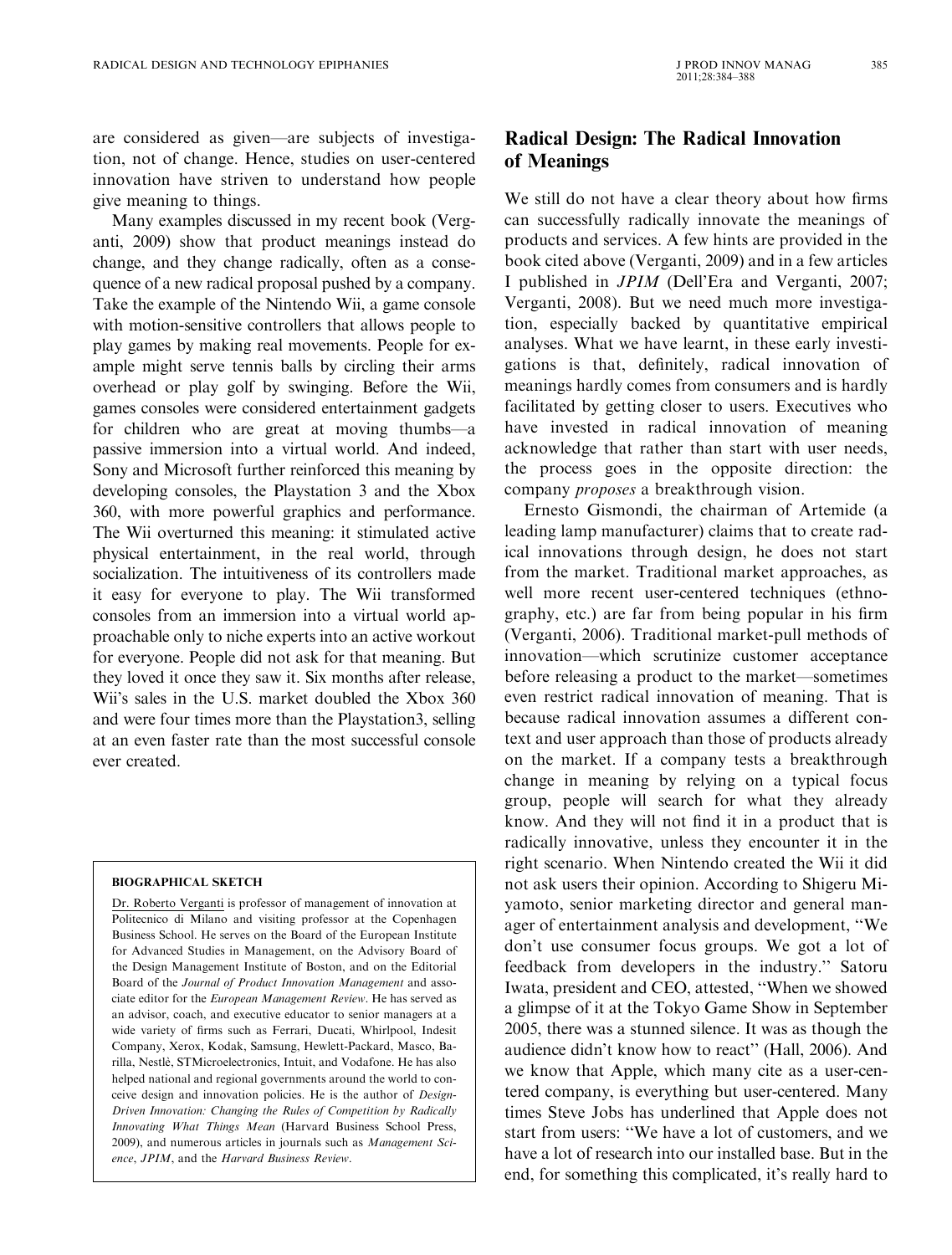design products by focus groups. A lot of times, people don't know what they want until you show it to them'' (Young and Simon, 2002, p. 262).

What these executives are telling us is that radical innovation of meanings does not occur when companies get closer to users. It goes in exactly the opposite direction: a company pushes a breakthrough vision into the market by making a proposal to people. Although this may sound blasphemous, scholars of management of innovation already know that radical technological breakthrough seldom emerges by chasing users. They result from the dynamics of science and engineering. And we also know, thanks to studies by Clayton Christensen, why incumbent companies are incapable of creating disruptive technological innovation: they are so focused on chasing the needs of their clients that they lose sight of the big picture (Christensen, 1997). The same is true of radical innovation of meaning. It does not occur when companies get closer to users with a huge lens and scrutinize how they behave in the current context. If Nintendo had closely observed teenagers in their basements using existing game consoles, it would have provided them with what they apparently needed: a powerful console with sophisticated 3D processing that could enable them to better immerse in a virtual world.

### Radical Design and Innovation Theories

To understand the peculiarities of radical innovation of meanings, and the investigation pattern lying ahead, we may trace back design to theories of innovation management. There was an intense debate in the 1970s about the direction of innovation processes (technology push versus market pull), culminating in the milestone contribution of Giovanni Dosi (1982) suggesting that any innovation implies understanding of both technologies and markets. Dosi suggests however that changes in technological paradigms (i.e., radical technological innovations) are mainly technology push, whereas incremental innovations within existing technological paradigms are mainly market pull. An approach shared also by more recent research on the relationship between disruptive innovations and user needs (Christensen, 1997; Christensen and Bower, 1996; Christensen and Rosenbloom, 1995; Dahlin and Behrens, 2005). Design-driven innovation, that is, the radical innovation of meanings, is indeed closer to technology push rather than usercentered innovation. Which also implies that we can perhaps leverage and adapt theories on technology

management to investigate the radical innovation of meanings (Verganti, 2008).

For example, from theories of technology management we can borrow the concept of regimes or paradigms (Dosi, 1982; Nelson and Winter, 1977). A technological regime dominates an industry: it is the set of research routines shared by engineers in the field and their beliefs about what is feasible, or at least worth attempting. Technological regimes signal the boundary between incremental and radical innovation. Incremental innovation occurs within a technological regime, whereas radical technological innovation is associated with a change of the dominant regime. Analogously, we can talk of a sociocultural regime or paradigm (Geels, 2004): the dominant sociocultural model in a social world. Innovation of meanings can occur within the current sociocultural regime, in which case it is incremental, or it may create a completely new regime, in which case it is radical. A company looking for radical innovation of meaning does not get too close to users, because the meaning users give to things is bounded by the existing sociocultural regime. Instead, when investing in radical innovation of meaning, companies such as Artemide take a step back and investigate the evolution of society, economy, culture, art, science, and technology. They have a superior ability to understand, create, and influence new product meanings.

These considerations clarify what are possible promising fields of investigation for innovation and marketing studies in the coming years. In particular, Figure 1 describes three modes of innovation (Verganti, 2009).



Figure 1. Innovation Strategies and the Positioning of Radical Design and Technology Epiphanies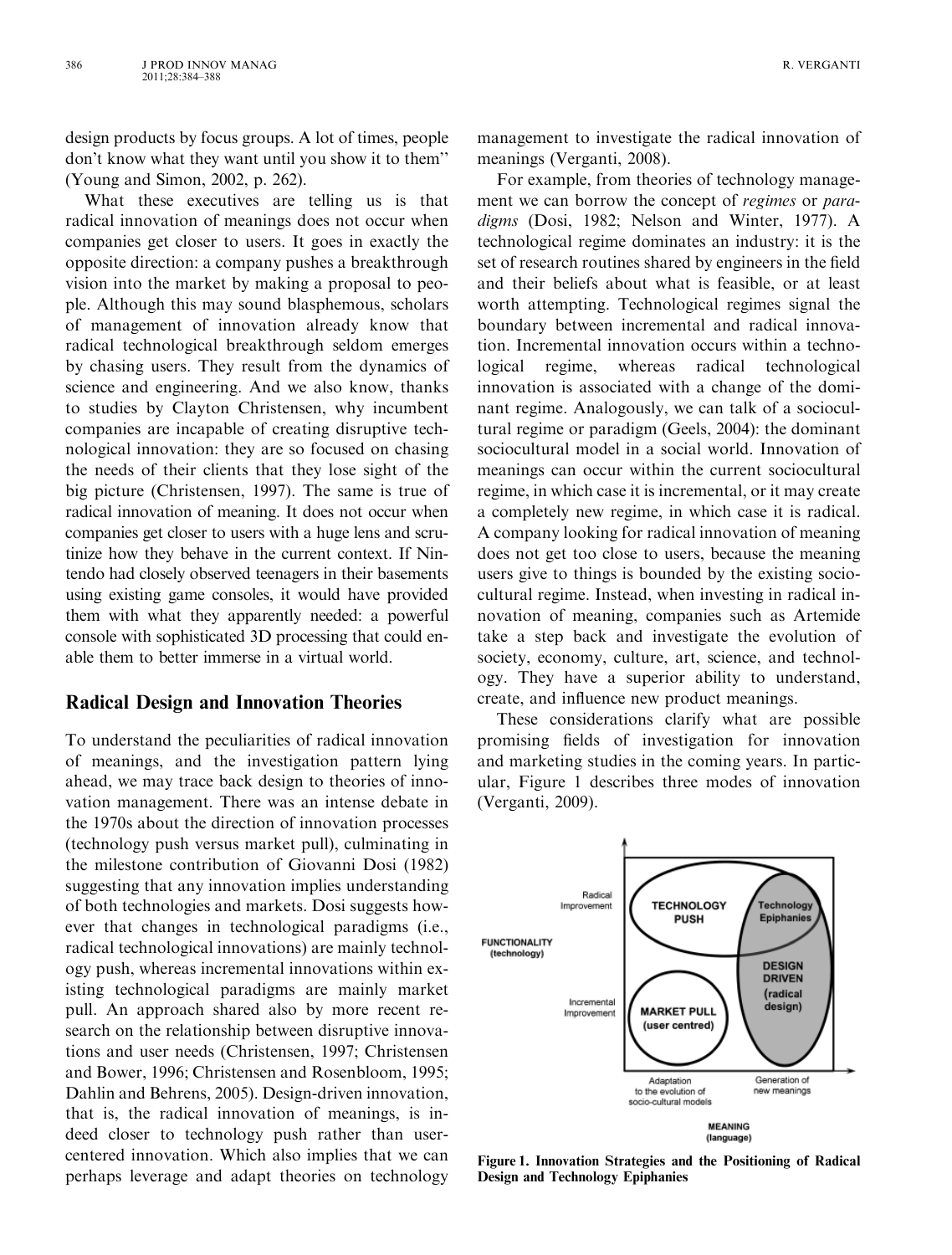- Design-driven innovation (radical design), where innovation starts from the comprehension of subtle and unspoken dynamics in sociocultural models and results in proposing radically new meanings and languages that often imply a change in sociocultural regimes;
- *Market-pull innovation*, where innovation starts from the analysis of user needs, and subsequently searches for the technologies and languages that can actually satisfy them. We include user-centered innovation as a declination of market-pull innovation, as they both start from users to directly or indirectly identify directions for innovation. Indeed user-centered approaches still operate within existing sociocultural regimes, although, being more sophisticated than traditional market-pull processes, they may allow us to better understand how people give meaning to existing things;
- Technology-push innovation, that is, the result of dynamics of scientific and technological research. This is where many studies of technology management have been focused in the past.

# Technology Epiphanies: When Radical Design Meets Radical Technologies

One area that is particularly interesting is the overlap between technology push and design-driven innovation in the upper right corner of the diagram. This is the area of the ''technology epiphanies'': the identification of the more powerful and successful meanings enabled by a new technology.

This area of investigation is particularly promising in the coming decades, especially for scholars of technology management. Indeed, as companies open their innovation process to external parties (Chesborough, 2003; Pisano and Verganti, 2008), new technological opportunities become more easily accessible in abundance. The main challenge for executives is therefore shifting from being first in launching a new technology, to being first in finding the right application of technological opportunities.

Until now the main focus of investigations on breakthrough technologies has been on technology substitutions: how a new technology enables substitution of an old one to better satisfy existing market needs. Every novel technology however embeds the potential for a variety of applications, the most profitable of which are not visible until a firm impugns the existing market needs. Companies that look for technology epiphanies search for how a new technology enables the creation of products and services that are more meaningful for people, even if these meanings do not fit with existing needs. Will this technology enable us to propose a completely new reason for customers to buy products, that, albeit unsolicited, they will love?

For example, Sony and Microsoft disregarded the potential of MEMS accelerometers (the components that make a Wii console sensitive to movements) because they were not helpful in targeting existing market needs: players were asking for a more sophisticated virtual reality that could let them immerse into a virtual world. Microsoft and Sony therefore invested significant budget to replace old CPUs with more powerful ones. Nintendo instead challenged the existing needs and found in MEMS accelerometers the potential for a technology epiphany. Thanks to their motion-sensitive properties MEMS could completely transform what a game console meant: from a passive immersion in a virtual world into an active entertainment in the real world.

This is the reason why we call this area of the innovation space a ''technology epiphany.'' Epiphany etymologically means ''a manifestation that stands in a superior position; a perception of the essential nature or meaning of something'' (Merriam-Webster Dictionary). Whereas the prior focus of design management scholars has been on how design can act as a differentiator in mature industries, this area means that there is a significant unexplored field of how design can act at the initial, fluid phase of an industry, when a breakthrough technology emerges.

# **Conclusions**

There is no conclusion. This is just the start, hopefully, of a new fascinating journey for scholars of innovation management. The diagram in Figure 1 proposes a possible area in which researchers (especially young scholars), whether they come from marketing, technology management, or design, may direct their exploration effort: the investigation of how radical innovation (of meanings) may be driven by design, and how it interacts with breakthrough technologies (creating technology epiphanies). There's much to do. But this is what intrigues us as scholars, isn't it?

# **References**

Baudrillard, J. 1968. The system of objects. London: Verso Books. Bayazit, N. 2004. Investigating design: A review of forty years of design research. Design Issues 20 (1): 16–29.